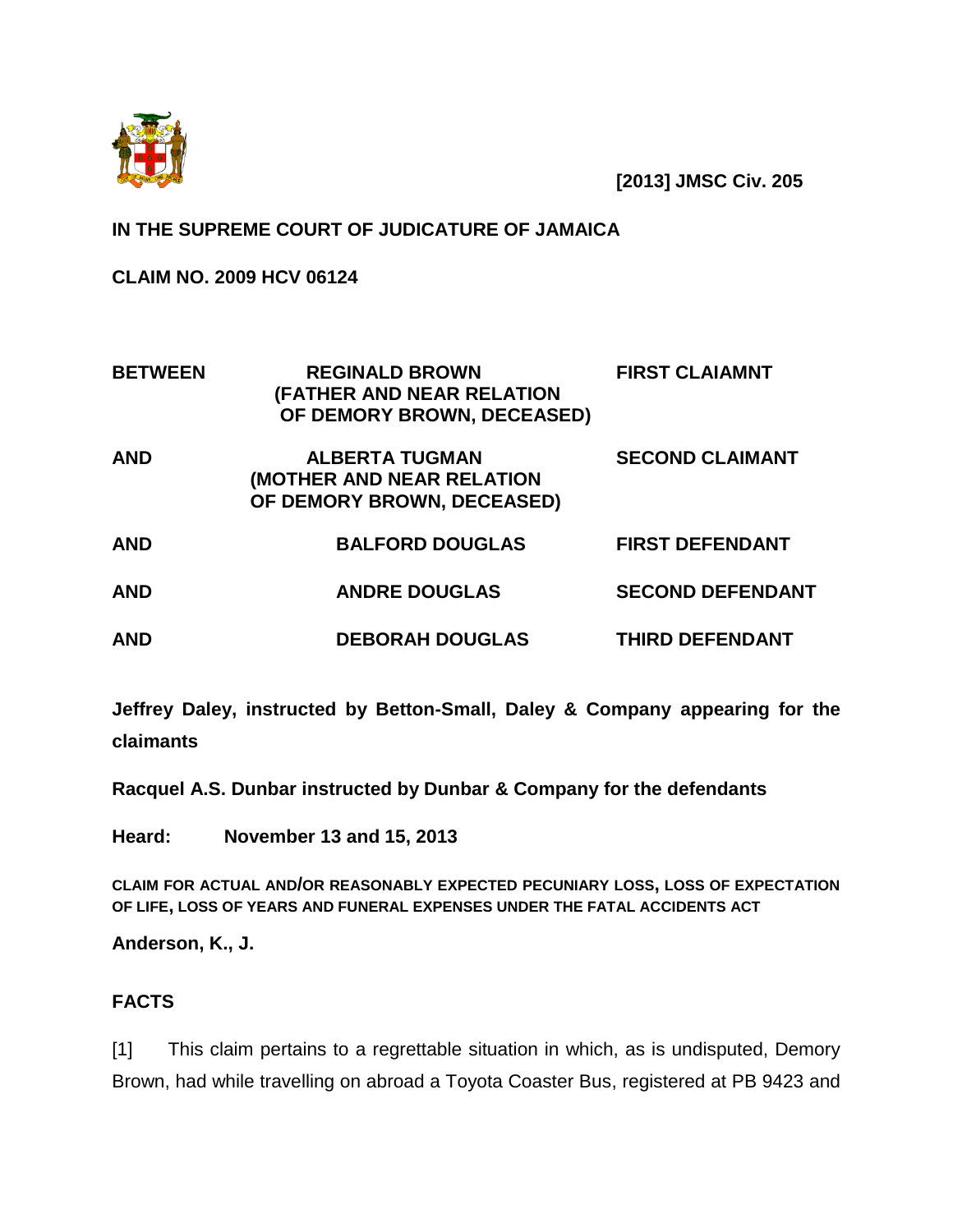owned by the defendants, on April 25, 2009, fallen through that bus' open door as a result of which, one of the bus' wheels ran over Demory's head, crushing same and thereby killing Demory. At the time of his unfortunate death, Demory brown was then sixteen years old.

[2] This claim when initially filed on November 23, 2009 had only one claimant, that being the deceased's father, Reginald Brown, who filed the claim in his capacity as one of the deceased's 'near relations.' The defendants, as was admitted, are all joint owners of the relevant bus and also as is not disputed, at the material time, the first and second defendants respectively, were functioning on that bus as the driver and conductor thereof.

[3] An amended claim form was filed on June 20, 2009, in which the second claimant, Alberta Tugman, who is the deceased's mother, was added as a party to the claim. In their amended particulars of claim the claimants have, inter alia, alleged as follows: 'that Demory Brown was born on August 18, 1992, and was sixteen at the time of his death and was a  $10<sup>th</sup>$  grade student at the Vere Technical high school at the time of his death. They also alleged that the claimants would have had a dependency in the future on the income of Demory Brown for his maintenance, income and support and that Demory would have contributed at least one third of his income to the claimants' maintenance and that Demory was a trainee tiler and would have earned an income in the future as a skilled tradesman.'

[4] This claim was brought by the claimants solely pursuant to the provisions of the **Fatal Accidents Act**. There was reference in the claimants' particulars of claim, to a claim for interest under the **Law Reform (Miscellaneous Provisions) Act**, but on the first day of trial, the claimants' counsel – Mr. Daley, had made it clear that this was a typographical error and that the claim was in fact being pursued, in all respects, solely pursuant to the provisions of the **Fatal Accidents Act**. The claimants brought this claim as parents ('near relations') and alleged dependants of Demory Brown, who is now deceased. The claimants' claim was one for damages for negligence, against the defendants. They claimed for loss of reasonably expected financial dependency and damages for loss of expectation of Demory Brown's life, loss of years and special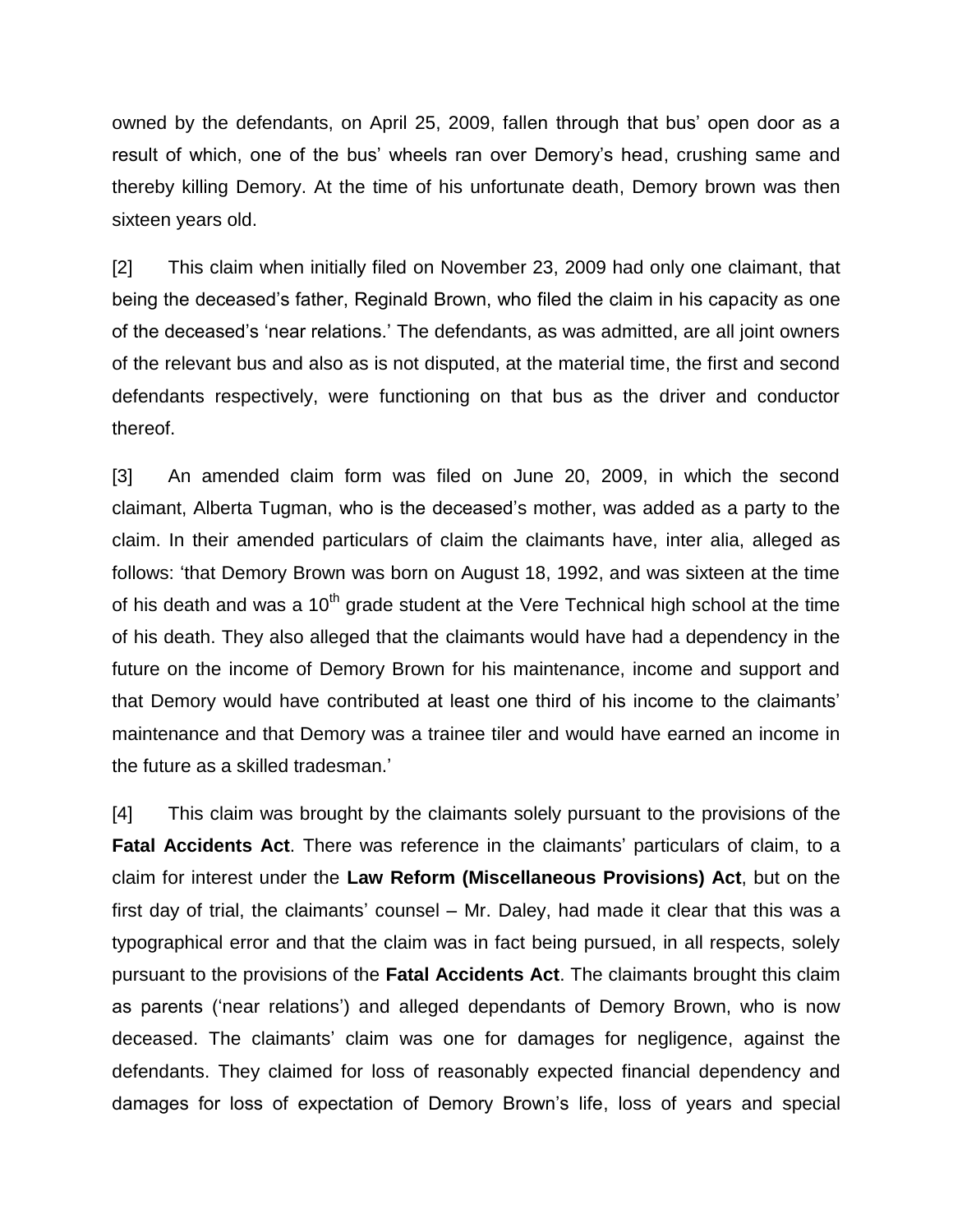damages in the sum of \$321,000.00 for funeral expenses, wake, vault for burial, death certificate and police report. They also claimed interest pursuant to the **Law Reform (Miscellaneous Provisions) Act**.

[5] The claimants' counsel submitted that the claimants' claim contained all of the elements necessary to establish a claim under the **Fatal Accidents Act**. Counsel submitted that this is so because the claimants are the parents or near relations of the deceased. Counsel for the claimant also submitted that the claimants are both entitled to an award of future expected dependency as a result of the fact that they were dependants of the deceased. The claimants have relied heavily on **Taff Vale Railway Co. v Jenkins** [1913] AC 1, to support their position that they are entitled to damages for reasonably expected pecuniary loss. The claimants' counsel in his submission relied on the following quote, taken from the said case, to support that position:

> *'It is not a condition precedent to the maintenance of an action under the FAA 1846 that the deceased should have been actually earning money or moneys worth or contributing to the support of the Plaintiff.'*

[6] The claimant continued to cite from Lord Atkinson's judgment in the said case at page 7 as follows:

> *'I think it has been well established by authority that all that is necessary is that a reasonable expectation of pecuniary benefit should be entertained by the person who sues. It is quite true that the existence of this expectation is an inference of fact- there must be a basis of fact from which the inference can be reasonably drawn…'*

[7] Counsel for the claimants said that **Taff Vale Railway Co. v Jenkins** *(op. cit)* remains good law and as such the claimants are entitled to pursue their claim as pleaded.

[8] However, the Defendants submitted that the claimants are not entitled to damages for actual or reasonably expected pecuniary loss under the **Fatal Accidents Act** because they were not dependants of Demory Brown before or at the time of his death. They also submitted that the second claimant's claim should fail in its entirety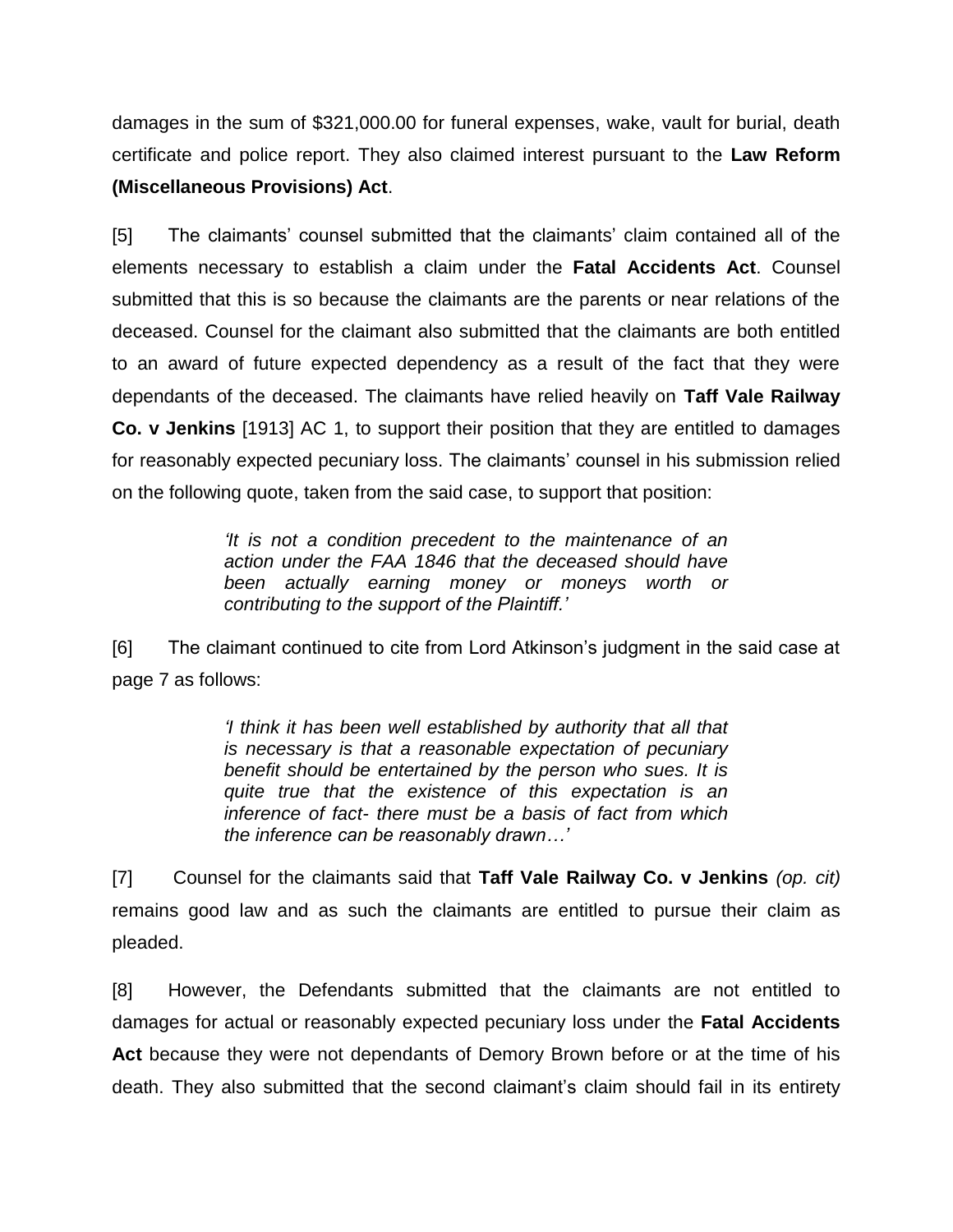because no evidence was brought before the court to support the claim for damages for reasonably expected pecuniary loss. Counsel for the defendants also submitted that the case of **Taff Vale Railway Co. v Jenkins** *(op. cit)* did not support the claimants' position because the principle laid down in that case does not apply to Jamaica and is only the state of law in the United Kingdom. The defendants' counsel however said that even if the principle in that case were to be applied in Jamaica, the claimants have failed to meet the high threshold that they had *'a reasonable expectation of a pecuniary benefit from the continuance of Demory's life.'*

## **ISSUES:**

i. The main issue in this case is whether the Claimants are dependants of Demory Brown under **the Fatal Accidents Act**.

# **Other issues are:**

- ii. Whether either or both claimants would be able to establish at trial, by means of the evidence which it is expected that they will lead on their behalf at trial, any actual or reasonably expected future pecuniary loss suffered by either or both of them, as a consequence of the deceased's death.
- iii. Whether a claim for funeral expenses, loss of expectation of life and lost years can be maintained by the claimants under the **Fatal Accidents Act**.
- iv. Whether summary judgment in respect of this claim, ought to be awarded in favour of the defendants, pursuant to the provisions of **Rule 39.9, 26.2 and 15.2** of the **Civil Procedure Rules**.

## **THE LAW**

[9] The relevant statutes are the **Fatal Accidents Act** and the **Law Reform (Miscellaneous Provisions) Act**. The object of the **Fatal Accidents Act** is to provide a right of action to dependants of a deceased person against the person liable in law for his death and the object of the **Law Reform (Miscellaneous Provisions) Act** is to provide a right of action to the personal representatives of a deceased person for the benefit of the deceased's estate, in circumstances wherein, the deceased had died due to the unlawful actions of another. While these two statutes are inter-related and dependent on the manner in which a claim has been particularized, it may be necessary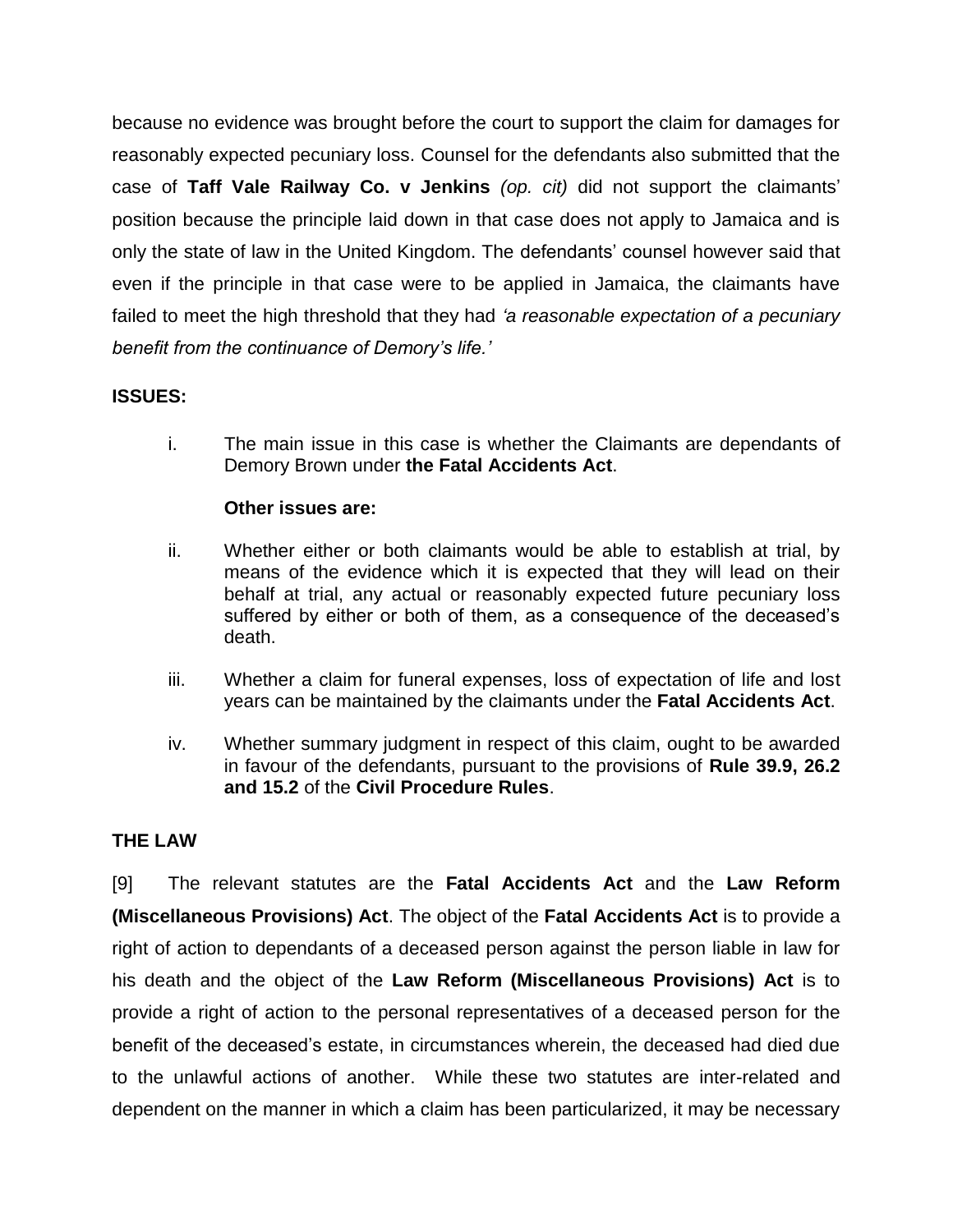in some cases to apply these two statutes conjunctively, in ascertaining what award of damages is to be made in any particular case. It is nonetheless important to note, that not only are different principles of law applicable to the assessment by a court of damages under each of these statutes, but further, a claimant will never be permitted to recover as damages, more than is meet and just in any particular case. As such, no over-compensation of a claimant should ensue, even in circumstances wherein one has claimed for damages pursuant to both of these statutes and the court is making an award of damages pursuant to both of same.

#### **ISSUES I AND II: THE FATAL ACCIDENTS ACT – WHO MAY CLAIM:**

[10] **Section 3** of the **Fatal Accidents Act** allows an action for damages to be maintained against a person who tortiously caused the death of another, in the same manner as the person would have been entitled to do, if he had not died. **Section 3** states:

> *'Whensoever the death of a person shall be caused by wrongful act, neglect or default, and the act, neglect or default is such as would (if death had not ensued) have entitled the party injured to maintain an action, and recover damages in respect thereof, then and in every such case the person who would have been liable, if death had not ensued, shall be liable to an action for damages notwithstanding the death of the person injured and although the death shall have been caused under such circumstances as amount in law to felony.'*

[11] **Section 4(1)** provides as follows:

*4.-(1) 'Any action brought in pursuance of the provisions of this Act shall be brought-*

*(a) by and in the name of the personal representative of the deceased person; or* 

*(b) where the office of the personal representative of the deceased is vacant, or where no action has been instituted by the personal representative within six months of the date*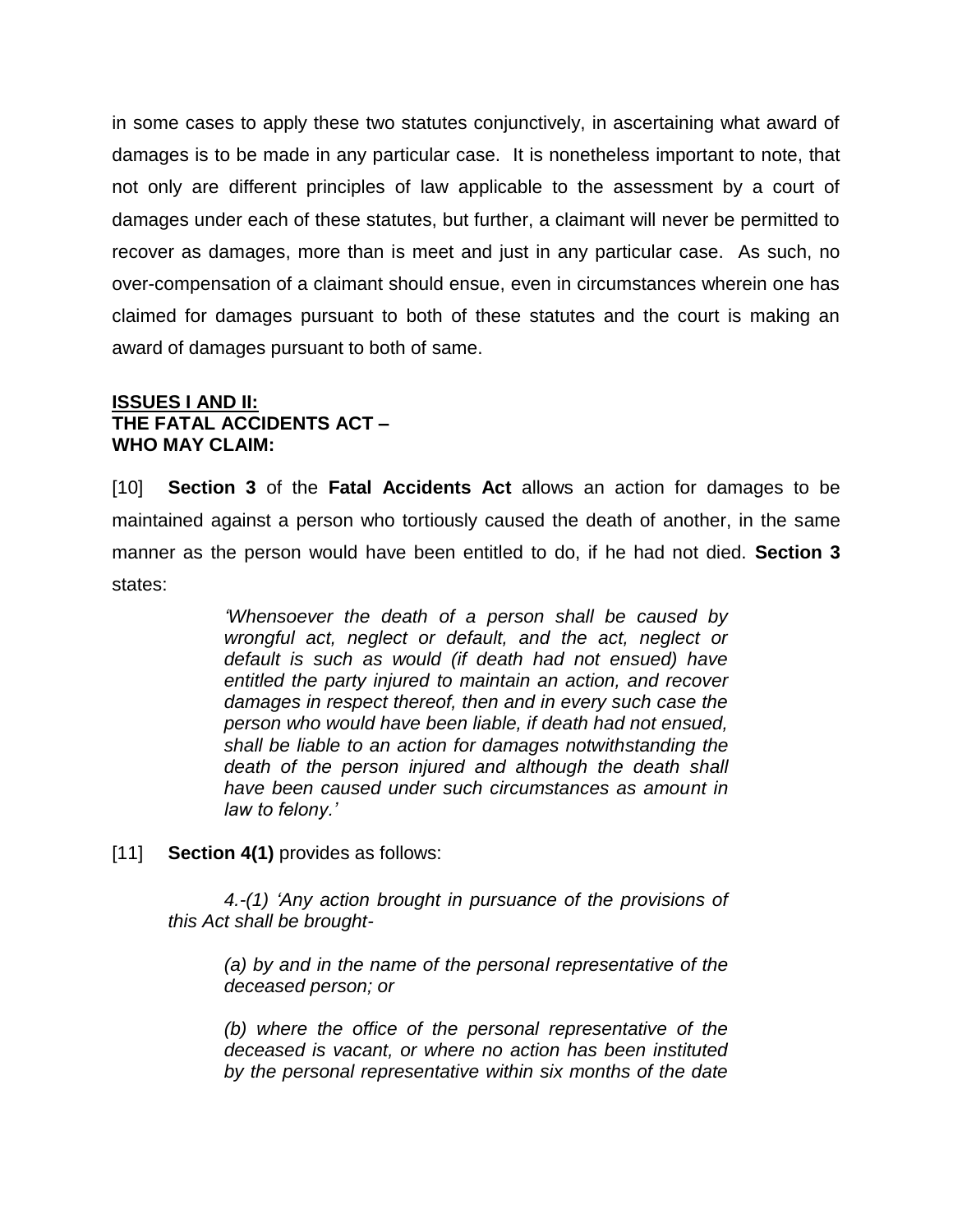*of death of the deceased person, by or in the name of all or any of the near relations of the deceased person, and in either case any such action shall be for the benefit of the near relations of the deceased person.'*

#### [12] **Section 2(1)** provides:

*'near relations' in relation to a deceased person, means the wife, husband, parent, child, brother, sister nephew or niece of the deceased person.'*

#### [13] **Section 4(4)** provides:

*'If in any such action the court finds for the plaintiff, then, subject to the provisions of subsection 5, the court may award such damages to each of the near relations of the deceased person as the court considers appropriate to the actual or reasonably expected pecuniary loss caused to him or her by reason of the death of the deceased person and the amount so recovered (after deducting the costs not recovered from the defendant) shall be divided accordingly among the near relations.'*

[14] **Section 4(2) of the Fatal Accidents Act** now provides for the action to be commenced within three years of the death or such longer period as the Court in the interest of justice thinks fit. The issue of limitation period insofar as the second claimant's claim is concerned was not a matter which was raised by either the claimants' or defendants' counsel. This court though, as a matter of its own motion, will briefly address the issue herein, solely for the purpose of potentially providing future guidance to litigants and legal practitioners alike. There is a limited period of time in which a claim under the **Fatal Accidents Act** can be instituted and that is a period of three years after the death of the deceased person or within such longer period as a court may, if satisfied, that the interests of justice so require, allow. In this regard, see **section 4(2)** of the **Fatal Accidents Act**. This claim when initially filed on November 23, 2009, had one claimant, that being the deceased's father, Reginald Brown, who filed the claim in his capacity as one of the deceased's near relations. An amended claim form was filed on June 20, 2012, and by virtue of that 'amendment," Alberta Tugmanthe deceased's mother, was then named, for the first time, as one of the claimants in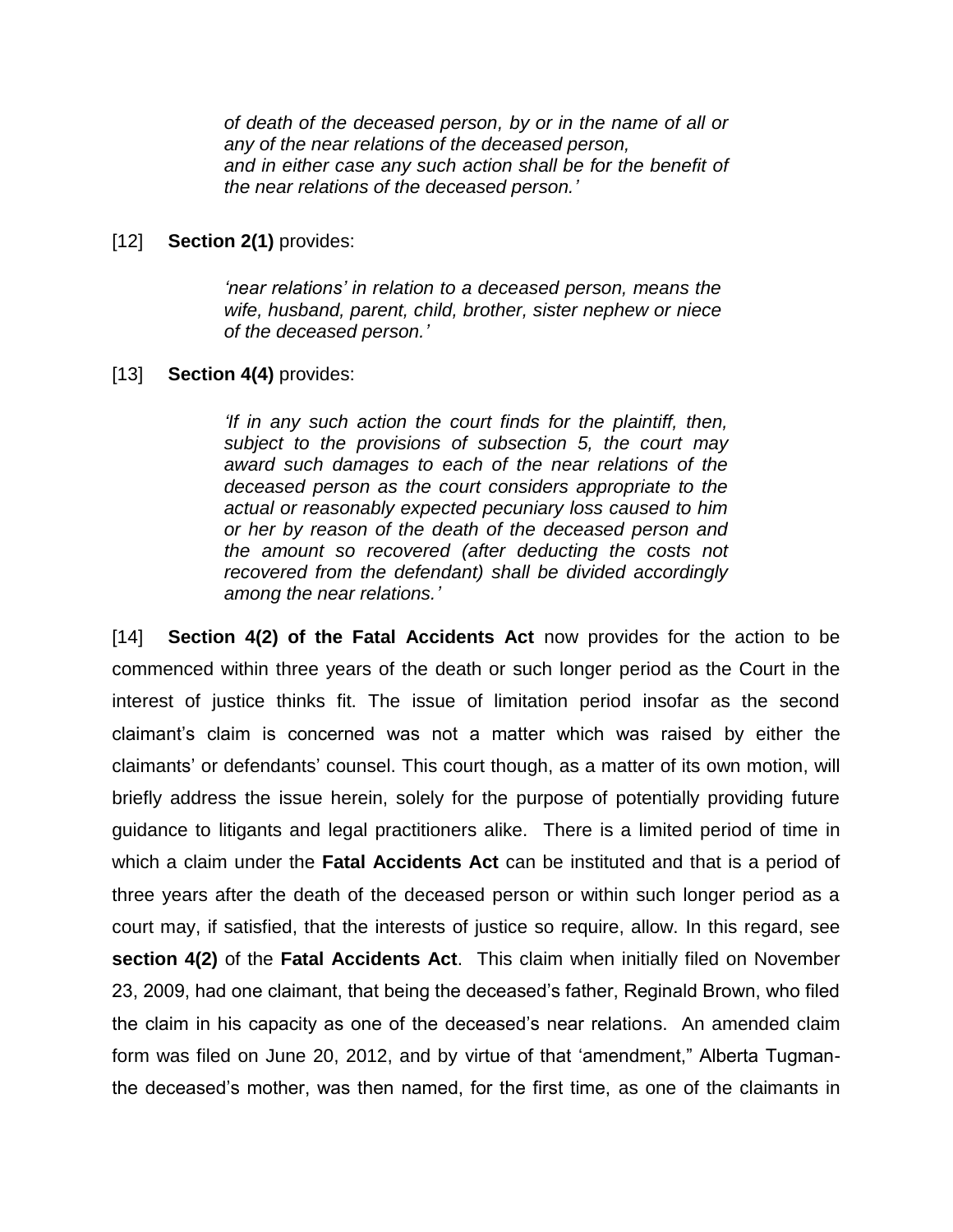the 'amended claim.' Alberta Tugman, who is now the second claimant, has also claimed against the defendants in her capacity as one of the deceased's near relations. The second claimant's claim was filed outside the limitation period of the **Fatal Accidents Ac**t. There has been no application to this court for an extension of time within which to file a claim by the second claimant. In the case of **Shaun Baker v O'Brien Brown and Angella Scott Smith, claim no. 2009 HCV 5631; heard April 19th** and May 3, 2010, the claimant's claim, in that case, was made pursuant to the **Fatal Accidents Act**, but was filed out of time. Counsel for the claimant submitted that the court should exercise its discretion to allow the claim to proceed outside the limitation period if it is equitable to do so. Counsel for the claimant said that the court in exercising its discretion must consider the length of the delay, the reason(s) for the delay, whether the passage of time had significantly diminished the defendant's ability and opportunity to defend the claim and whether there is the existence of some other remedy. However it was held in relation to counsel's submission that although **section 4(2)** of the **Fatal Accidents Act** does grant the court power to enlarge time, it does not dictate how the court should determine or what factors the court is to apply in determining whether or not to extend time. The court also held that a claim should be issued within the limitation period and if it is not issued within the relevant limitation period then the claim could be struck out. The court though, also held that where the claimant has a good claim, then the court should exercise its discretion and allow the claimant to file his claim outside of the limitation period. However, the court in the **Baker** case, ruled otherwise for reasons which are not applicable to the present claim.

[15] In the case at hand, as earlier stated, the fact that the second claimant did not file a claim within the limitation period under the **Fatal Accidents Act** was never before this court. What is apparent though, at this stage, is that the second claimant had never applied for this court's permission to file her claim outside of the limitation period which is applicable thereto. Having never applied for same, no such permission has been granted by this court. As such, the second claimant's claim could not properly have been pursued at trial. Suffice it to state for present purposes also though, that it may very well be that the law as it now stands, precludes a claim under the **Fatal Accidents Act** being pursued at all, in circumstances wherein, no application for an extension of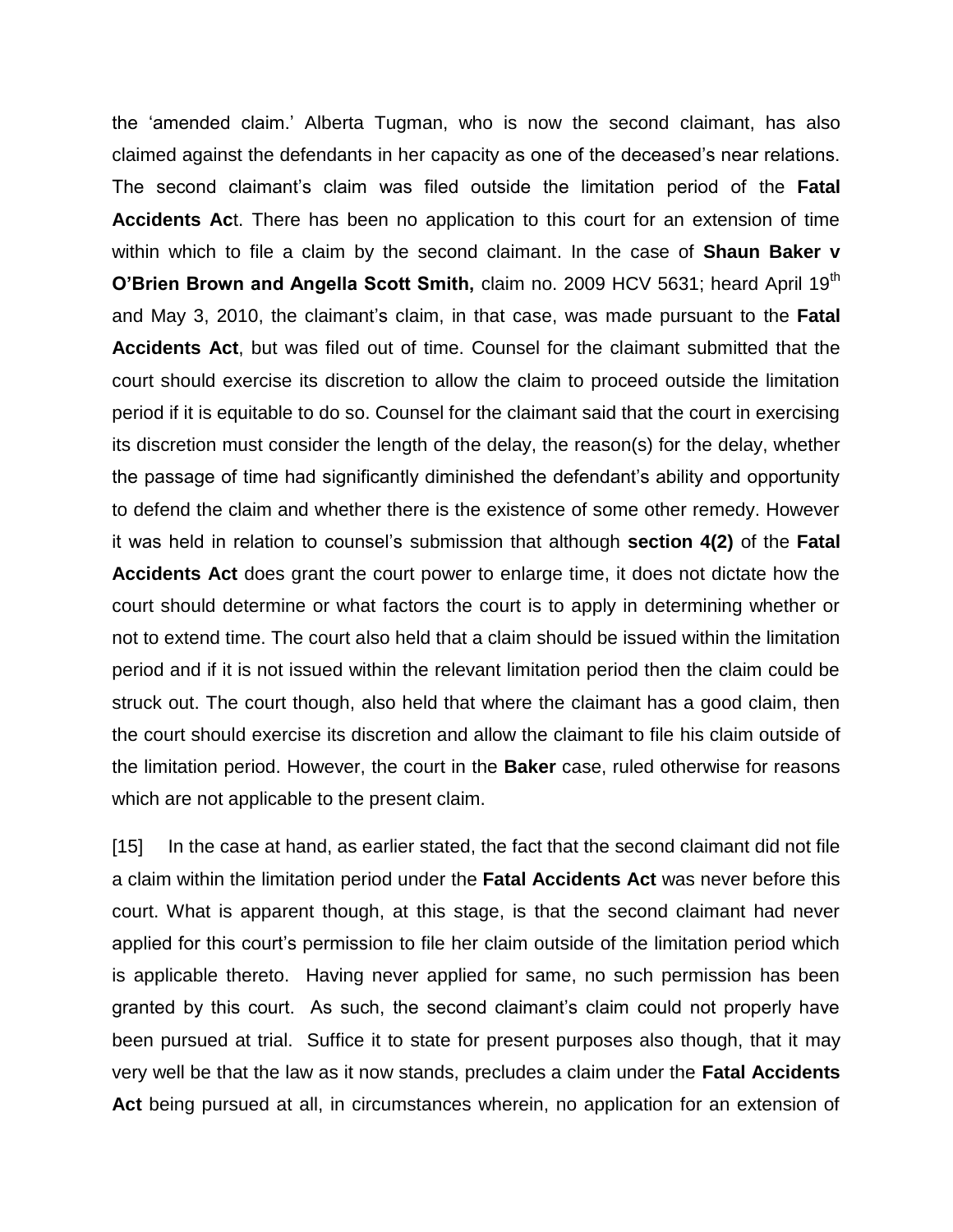time within which to pursue the claim was made prior to the limitation period having expired. This court though, makes no binding, or even persuasive pronouncement in that regard.

#### **DAMAGES FOR ACTUAL OR REASONABLY EXPECTED FUTURE PECUNIARY LOSS UNDER THE FATAL ACCIDENTS ACT:**

[16] **Section 2(1)** of the **Fatal Accidents Act** provides that a near relation of the deceased can pursue a claim under the **Fatal Accidents Act**. What is equally clear though, is that one of two possible bases for the pursuit of a claim under the **Fatal Accidents Act** must be applicable. This being either, that the near relations must be dependent on the deceased before or at the time of death of the deceased, such that there exists actual dependency by the person on the deceased. In the case of **The Administrator General for Jamaica (Administrator estate Gladstone Keith Richardson, deceased) v Fitzroy Thomas, Clarissa Simpson & Richard Clemetson** – Suit no.1988/A181 (unreported), Supreme Court of Jamaica, October 9,1990, Wolfe J. (as he then was) at page 3 of his judgment stated that, 'a dependant referred to as near relation, is one who can satisfy a court that at the time of the death of the deceased he was in receipt of a benefit from the deceased and that the death has deprived him of such a benefit.'

[17] Therefore, one of two possible bases for a claim such as this, is that sufficient evidence must be brought before the court to show that the 'near relation' was a dependant of the deceased, at or before the date of the deceased's death. This is what is known as 'actual dependency'. In the present case, the claimants were not dependants of the deceased at the time of the deceased's death. The deceased was attending school at the time of his death and there was no evidence to show that the deceased was involved in anything other than part-time employment and was in any way contributing towards the claimants' maintenance. It must be borne in mind in that regard, that the deceased, prior to his death, was being housed and fed by the second claimant, who is the parent that he lived with. In addition, school fees would have had to have been paid for him. This court can and would have been entitled if this matter had actually proceeded to trial, to draw reasonable inferences in that regard. The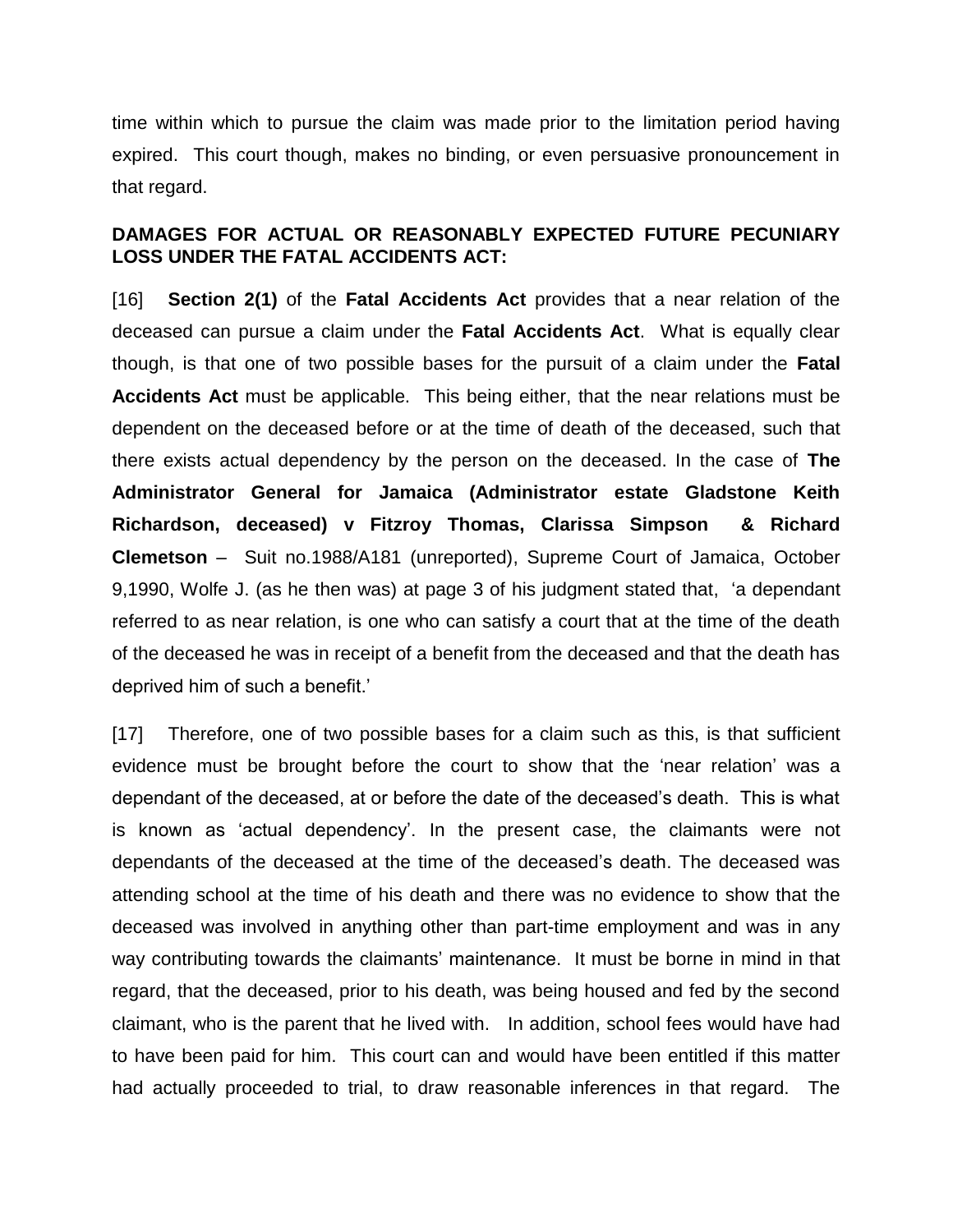deceased's parents were separated at the time of the deceased's death, but by law they would each have been required to contribute sufficiently towards his reasonable maintenance.

[18] The other possible basis for a claim under the **Fatal Accidents Act**, is that the claimants can prove, on a balance of probabilities at trial, that they would be entitled to recover damages for reasonably expected future pecuniary loss under the **Fatal Accidents Act**. In the case at hand, the claimants were intending, at trial, to succeed on their claim, on this basis, if they could not succeed in proving said claim on the ground of actual loss. As was stated in the case – **Jestina Baxter Fisher & Anor v Enid Foreman & Owen Moss** claim no. 2003 HCV 0427 heard 11 and 15/10/04, per Clarke J. at page 24 of his judgment – *'the pecuniary loss in question means the actual financial benefit of which they have been deprived and which it is reasonably probable they would have received if the deceased had remained alive.'* In **Shaun Baker v O'Brien Brown and Angella Scott Smith** *(op. cit),* the facts were that the deceased died at age 6 years old in a motor vehicle accident in which he was hit down by a bus. A claim was brought by the father of the deceased, for damages under the **Law Reform (Miscellaneous Provisions) Act** and the **Fatal Accidents Act**. There was though, no evidence that the claimant in that case was dependent on the 6 year old, or that he had been deprived of any benefit by his death. The court in reaching the conclusion that the claim could not properly be maintained, reasoned at paragraphs 104 and 105 that:

> *'An action under the Fatal Accidents Act inures to the benefit of the deceased's dependants at the time of his death. A dependant is a near relative who is able to satisfy the court that at the time of the death of the deceased, he was in receipt of a benefit from the deceased and the death has deprived him of that benefit…*

> *Loss of support to some degree is essential to success under this cause of action. No near relative can succeed unless they can prove actual dependence on the deceased at or before the time of his death or a probability that they would have received some support from him in the future if he had lived. The mere possibility that a child when grown would have maintained his parents is not enough:' Barnett v Cohen [1921] 2 KB 461.*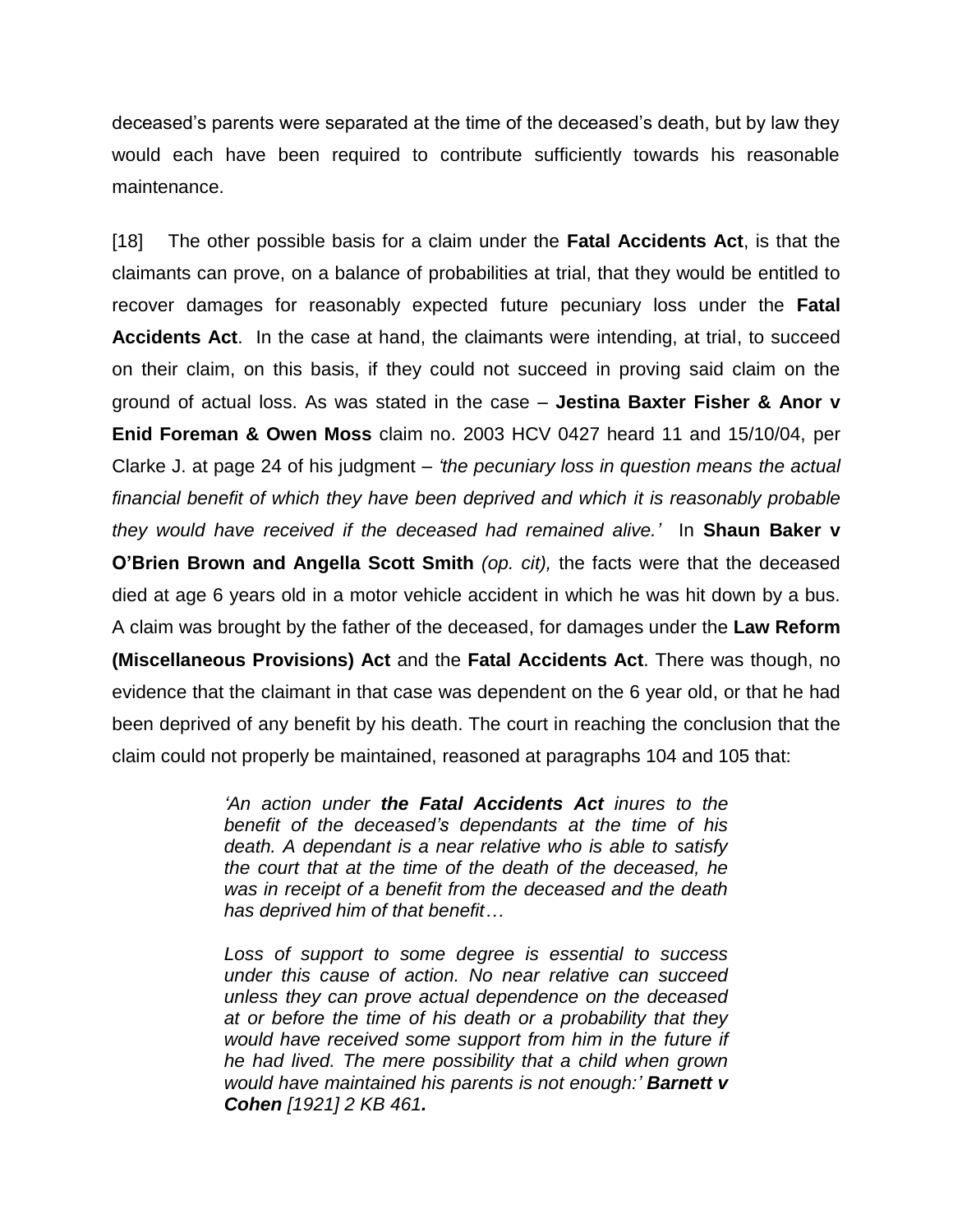[19] In reaching its conclusion, the court obtained assistance from the House of Lords decision in the case of **Taff Vale Railway Co. v Jenkins** *(op. cit),* where it was held that it was not necessary for the plaintiff to show that the deceased had been earning money and had contributed to the support of the plaintiff before death, provided that there was reasonable expectation of future pecuniary advantage to the plaintiff had the deceased lived. The deceased in that case was 16 years of age and it was proved that at the time of her death, the deceased who lived with her parents, was near completion of her apprenticeship as a dressmaker and was likely in the near future to earn a remuneration which might quickly have become substantial. It was held that there was evidence of loss, based on reasonably expected future dependency, upon which the jury could reasonably act. Viscount Haldane in the **Taff Vale Railway** case in speaking about the rationale for the award under the **Fatal Accidents Act** stated:

> *'The basis is not what has been called solatium-, that is to say damage given for injured feelings, or on the ground of sentiment- but damages based on compensation for a pecuniary loss. But then loss maybe prospective and it is quite clear that prospective loss may be taken into account…it has been said that this is qualified for the proposition that the child must be shown to have been earning something before any damages can be assessed. I know of no foundation in principle for that proposition, either in statute or in any doctrine of law which is applicable, nor do I think that it is really established by the authorities when they are examined.'*

[20] In a case where the child is very young, there would be no clear evidence of any desire to assist the parents in later years. In **Barnett v Cohen** *(op. cit.),* the claim of a father who was earning income but was in poor health, for damages resulting from the death of his four year old son was dismissed. The court found that there was no reasonable probability of pecuniary benefit, only a speculative possibility. In **Beverley Radcliffe v Ralph Smith and Leroy Russell** [1988] 25 JLR 516, the child was thirteen and a half years old and there was no evidence of any dependency and no award was made under **the Fatal Accidents Act**. Panton J, as he then was, in referring to the lack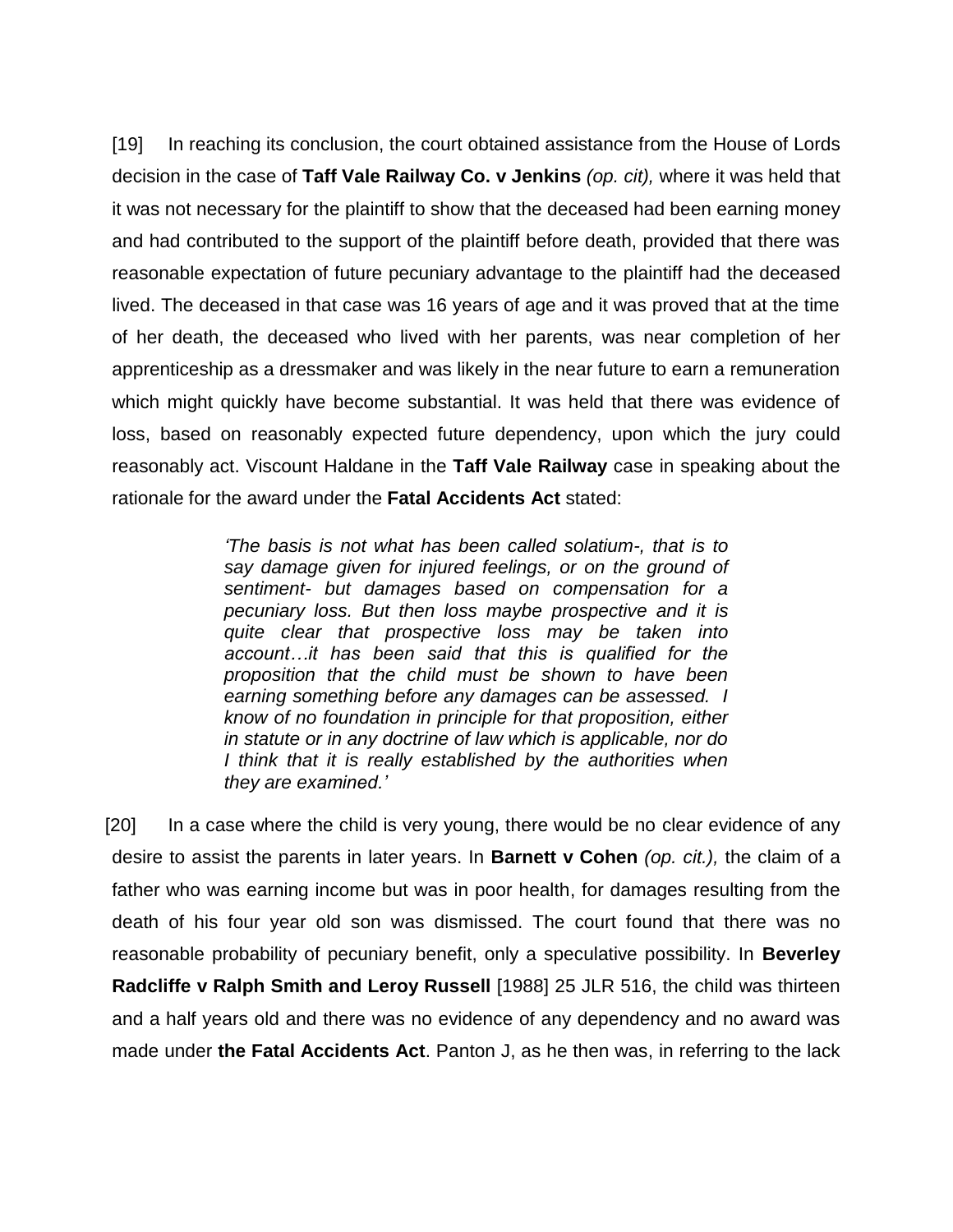of evidence stated, *'Indeed I would be surprised if such evidence was available considering the age of the child.'*

[21] Additionally, in the case of **Wensley Johnson v Selvin Graham and another** Suit No. C.L. 1981/J011; a nineteen year old girl was killed by the defendants in a motor truck incident. It was alleged that the dependants were the deceased's mother and her six year old brother. It was further alleged that the deceased worked on Saturdays for 39 weeks and for 13 full weeks during school holidays. Her total earnings for the year was \$1,430. Of that amount she contributed \$476.66 to her mother and \$476.66 to her brother and the balance she used personally. The deceased at the time of her death was in fifth form at the Marymount High School and had taken subjects in the Jamaica Certificate Examination. She wished to become a bilingual-secretary. Evidence was led to say that a bilingual –secretary could earn between \$1,200 and \$1,600 per month. In the circumstances, it was the contention that the deceased had good prospects of high future earnings. The court in deciding the issue of whether the mother and brother were dependants held that only the mother was a dependant of the deceased and not the brother. The court reasoned that the deceased was a school girl who did part time work at a store. Her father was an inspector of police and they all lived in one household. The father contributed to her maintenance but this however was not detrimental to the dependency claim. The court asked the question as to whether a girl in the circumstances would reasonably be expected to contribute one third of her earnings to the upkeep of her brother. The Court in applying a common sense approach, answered the question in the negative. The court rejected the contention that the brother was a dependant of the deceased and the mother was held to be a dependant to the extent that since the deceased lived at home, it is reasonable to say that she received as her keep, a portion of what the deceased had, prior to her death, contributed to the family fund.

[22] The facts of the **Johnson** case are very different from the facts of this case. The deceased in the present case and in **Wensley Johnson v Selvin Graham and another** *(op. cit)* were both attending high schools. The deceased though, in **Wensley Johnson v Selvin Graham and another** *(op. cit)* had part time work of sufficient hours. The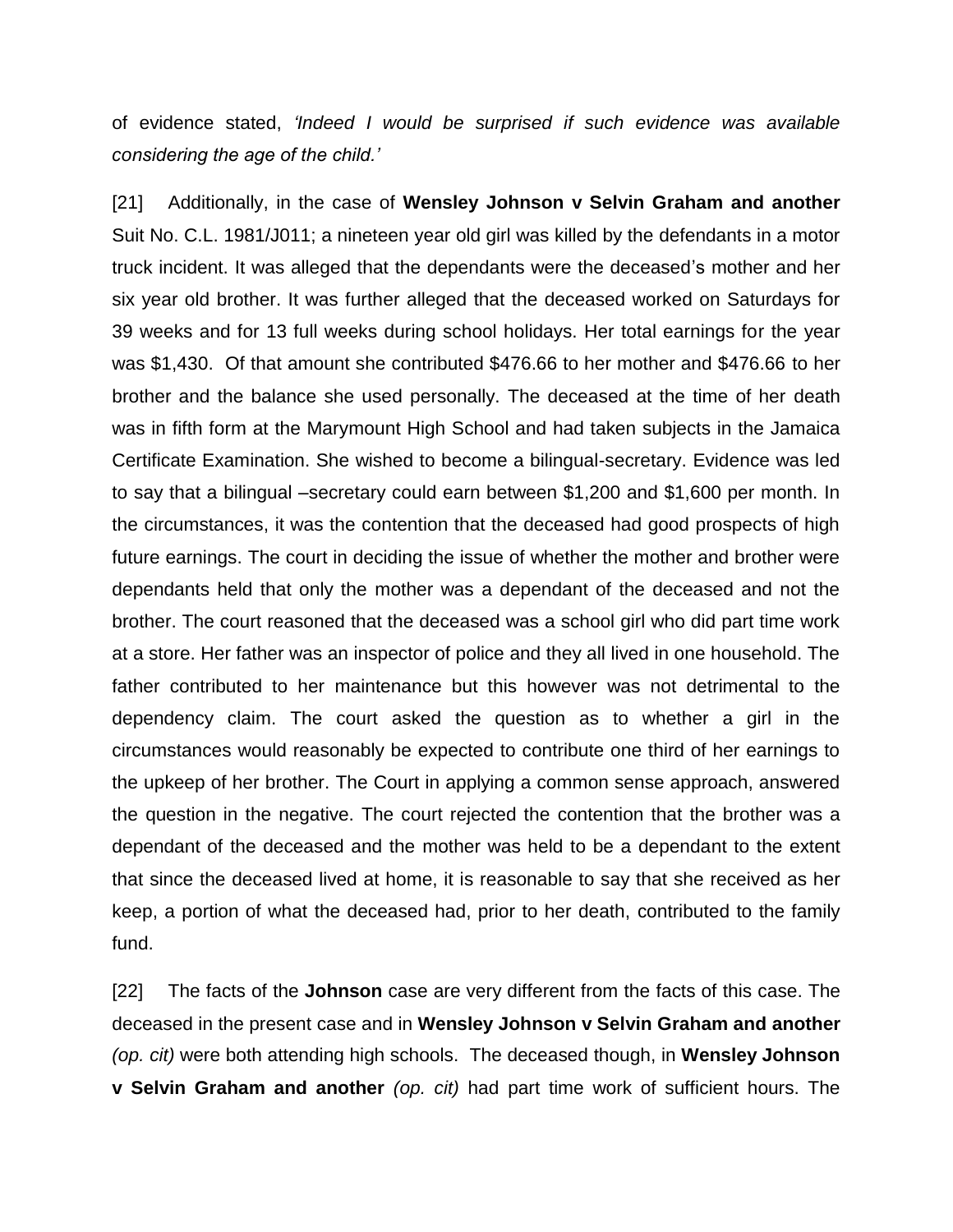deceased in the present case only did tiling work occasionally which would enable him to contribute to the family expense on those occasions. The deceased's mother in the present case was a teacher and both his mother and father lived in separate dwellings. In applying common sense and reason, it is highly unlikely that a sixteen year old who is a full-time student at the secondary level and who is unemployed, was actually maintaining two parents who lived in two separate households. To my mind, this is not a reasonable inference that can be drawn by this court, even if all of the evidence as was expected to have been led at trial on behalf of the claimants, were to have been determined by this court as having been properly proven as being truthful and accurate.

[23] The claimants in the present case though, have also relied on the principle cited above in the **Taff Vale Railway Co. v Jenkins** *(op. cit.)* in support of their position that they are entitled to damages for actual or reasonably expected pecuniary loss. It was strongly submitted on behalf of the defendants herein, that the near relations must establish a 'dependency'. The mere possibility that a child may contribute to his parents' maintenance is not enough: See **Barnett v Cohen** *(op. cit.)*. It is too speculative. What has to be established is that the dependants were actually dependent on the deceased at the time of death or that they had a reasonable expectation of pecuniary benefit in the future: **Taff Vale Railway Co. v Jenkins** *(op. cit)*. In the Jamaican case of **Elizabeth Morgan v Enid Foreman and another,** claim no. HCV 0427/2003, Sinclair-Haynes J. applied the principle laid down in **Taff Vale Railway Co. v Jenkins** *(op. cit.)* as the law in Jamaica. The facts were that the deceased was a lad of sixteen years who died in a truck incident. The claimant claimed for damages under the **Fatal Accidents Act** for three dependants namely herself, the deceased's father and her daughter, the sister of the deceased. The main question the Court had to decide was whether they were dependants. In answering that question the court cited the case of **Taff Vale Railway Co. v Jenkins** *(op. cit)*:

> *'It is not a condition precedent to the maintenance of an action under the Fatal Accident Act 1846 that the deceased should have been actually earning money or money's worth or contributing to the support of the Plaintiff at or before death of the deceased, provided that the Plaintiff had a*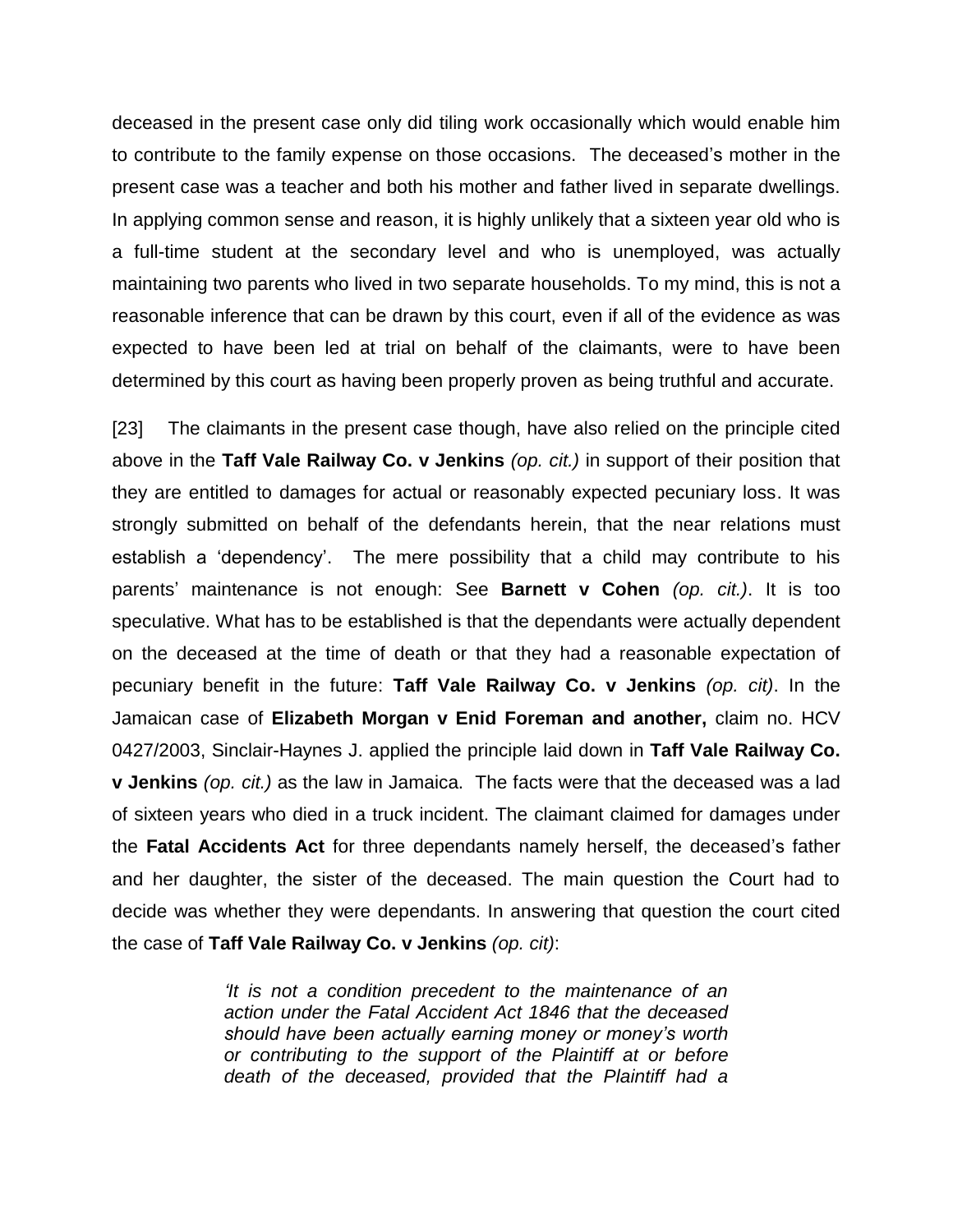*reasonable expectation of a pecuniary benefit from the continuance of his life.'*

[24] The Court held that there was no evidence that the deceased's sister had a reasonable expectation of a pecuniary benefit. There was no evidence that his sister who was seventeen years of age at the time of his death had any such expectation. There was no evidence that the sister, who was older than the deceased, was dependent on the deceased before his death. Nor was there any evidence of the probability that she would receive some support from him in the future.

[25] The court also had to decide the question of whether the parents had sustained any prospective loss. There was no evidence in the case of **Elizabeth Morgan v Enid Foreman and another** *(op. cit.)*, that the deceased's parents had a reasonable expectation of pecuniary benefit from the continuance of his life. The evidence was that the deceased assisted his mother at her stall. There was no evidence that he was paid or that he derived any income from selling his own goods. There was no evidence that he would have helped in the future as the deceased was just a dutiful boy merely performing his chores.

[26] Each case must be decided on its particular facts. The deceased in the present case was only sixteen years old at the date of his death and was attending school. He was not employed and there was no evidence expected to be forthcoming at trial, that he was maintaining the claimants before or at the time of his death. No evidence was expected to have been led at trial by the second claimant to support her allegations that she was dependent on the deceased at the time of death. However, evidence was given by the first claimant that the deceased would have secured employment in a tiling trade and that when he was involved in employment he would have earned \$4,000.00 and that he used to contribute towards payment of household expenses. His mother was a teacher but there was no evidence as to the employment of the father. Both the mother and father live in separate dwellings and it would be strikingly odd to this court that the deceased who was only 16 years old at the time of his death was maintaining two households, one of his mother and that of his father. I would hold that a mere contribution by the deceased is not maintenance as there was no evidence that he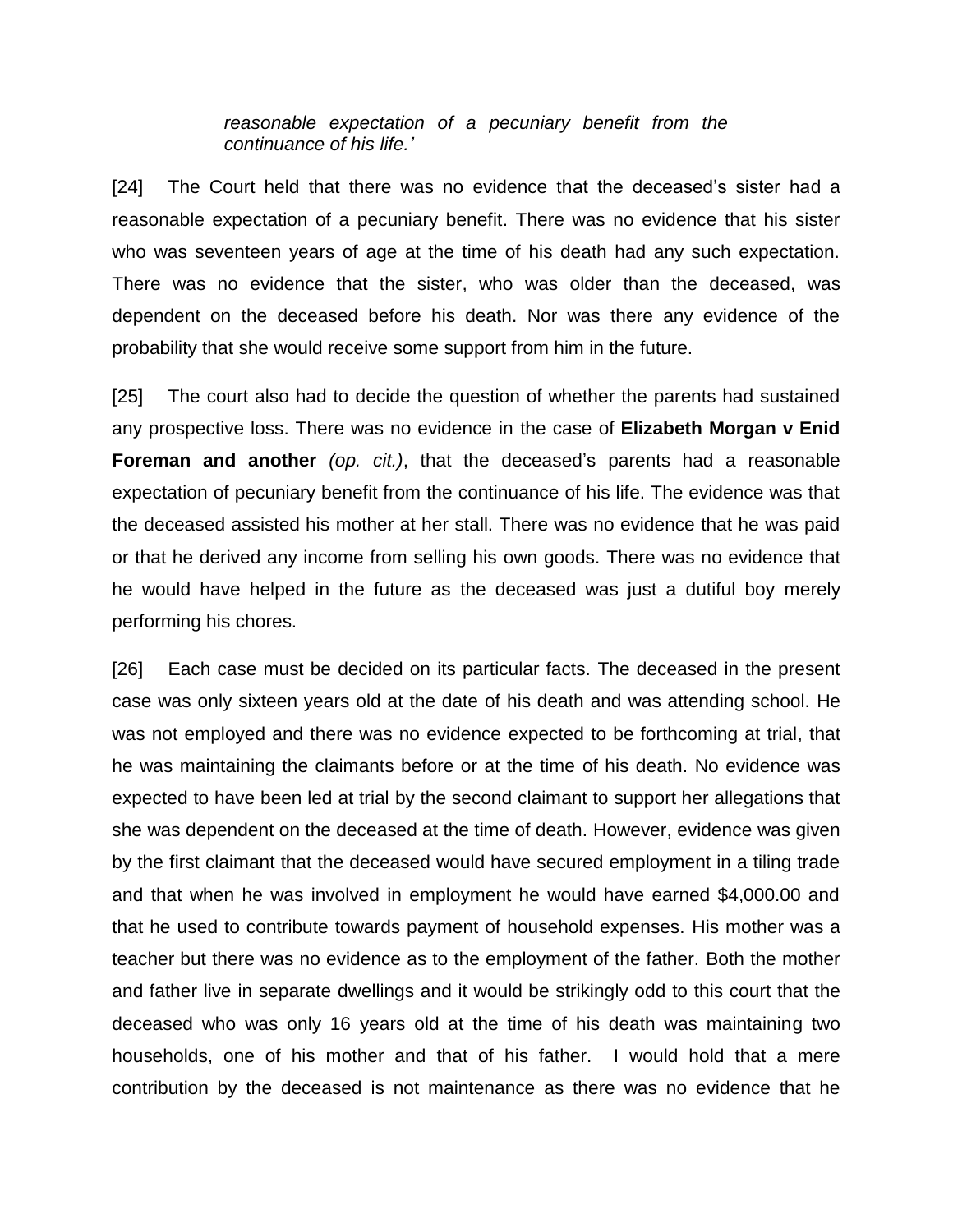actually maintained the claimants. Clearly, this court is entitled to and does draw the inference that the deceased was being fed prior to his death and also that his school fees were being paid for prior to his death. The difference with this case and that of **Taff Vale Railway Co. v Jenkins** *(op. cit)* is that the deceased in that case was near to employment. It was a sure possibility that the deceased would be employed as a dressmaker. But in this particular case, the evidence expected to be presented at trial by the claimants, as to reasonably expected future dependency, is too speculative as it is not certain whether the child would eventually maintain the claimants after he leaves school or whether he will actually be involved in a tile trade in the future. This is too speculative and the court should not dwell upon it. In giving consideration to the English position laid down in the **Taff Vale Railway Co. v Jenkins** *(op. cit.)*, there would still be mere speculation, because it is uncertain whether the deceased would have obtained employment, or actually pursued a tiling trade or even have begun to pursue his education at the tertiary level. It is entirely speculative and this court should not interpret the legislation so widely to give effect to a claim that has no backbone. In other words, this court cannot act on sympathy for a party, in interpreting and applying that interpretation, to legislative provisions.

#### **ISSUE III:**

### **CAN A CLAIM FOR DAMAGES FOR LOST YEARS, LOSS OF EXPECTATION OF LIFE OR FOR FUNERAL EXPENSES PROPERLY BE PURSUED BY THE CLAIMANTS UNDER THE FATAL ACCIDENT ACT:**

[27] The claimants also claim for damages for loss of expectation of life and lost years under the **Fatal Accidents Act**. These actions cannot be maintained under the **Fatal Accidents Act** and would have to be brought by a representative of the deceased's estate under the **Law Reform (Miscellaneous Provisions) Act** for the benefit of the deceased's estate.

[28] An action brought under the **Law Reform (Miscellaneous Provisions) Act** is brought for the benefit of the deceased's estate. **Section 2 of the Act** provides:

> *'…on the death of any person after the commencement of this Act all causes of action subsisting against or vested in*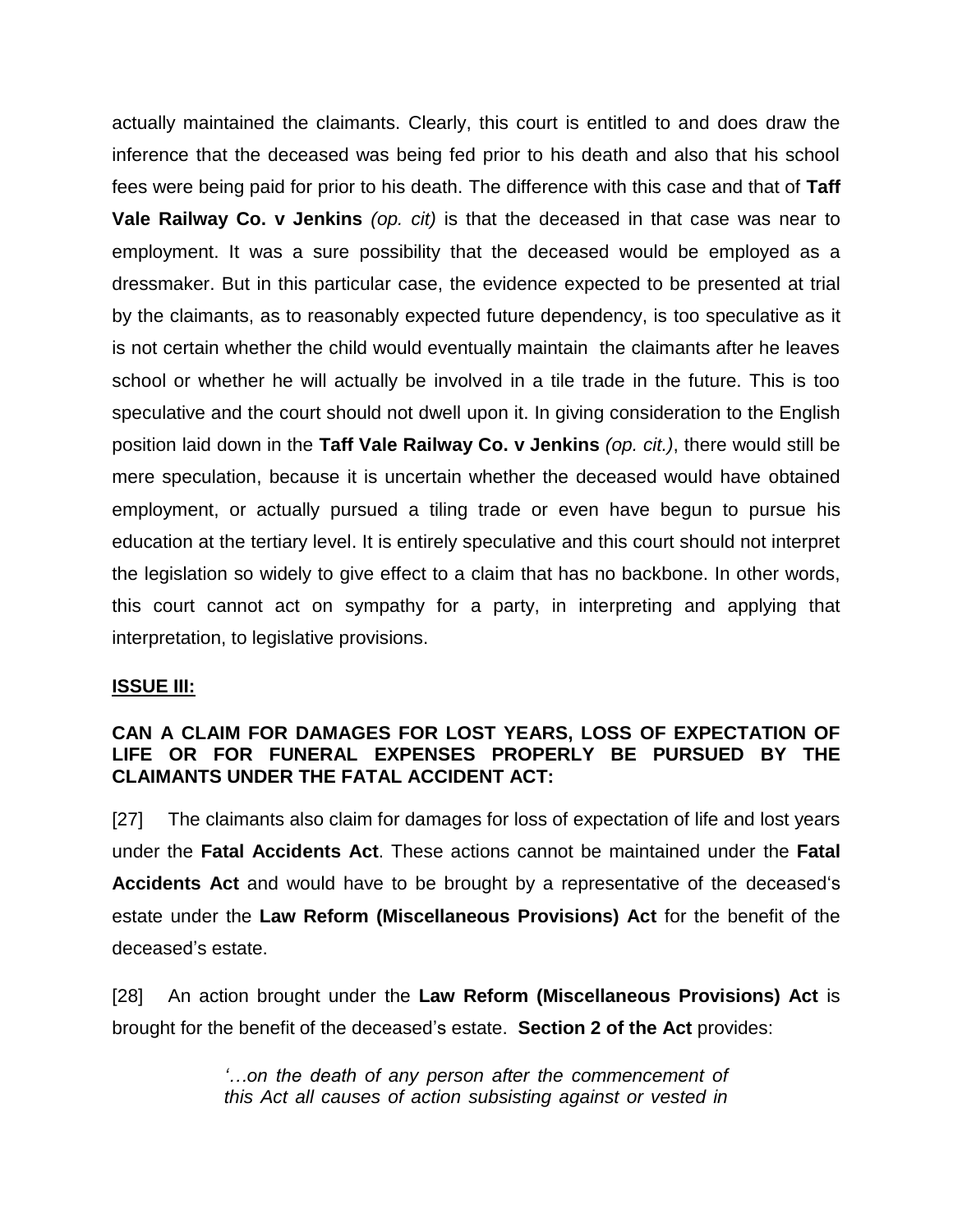*him shall survive against, or so as the case may be, for the benefit of his estate…'*

[29] A claimant, in a claim brought under the **Fatal Accidents Act**, is entitled only to recover damages equivalent to actual loss, or reasonably expected future loss. A claim for damages for lost years/loss of expectation of life, ought not to equated in law, with either a claim for damages for actual or reasonably expected future pecuniary loss. The former is merely a means towards the calculation of the latter, this particularly in circumstances wherein, immediately prior to his death, the person who thereafter died due to the unlawful actions of another, was not expected to have lived until retirement age.

### **FUNERAL EXPENSES**

[30] A claim for funeral expenses can be recovered either under the **Fatal Accidents Act** or the **Law Reform (Miscellaneous Provisions) Act**. If funeral expenses were incurred by the near relations of the deceased, then a claim for recovery of such funeral expenses can be brought under **section 4(5)(a)** of the **Fatal Accidents Act**. If the funeral expenses were incurred by the estate of the deceased then recovery for such funeral expenses would have to be brought under the **Law Reform (Miscellaneous Provisions) Act,** by the personal representative of the deceased, on behalf of the deceased's estate. **Section 4(5)(a) and section 4(4)** of the **Fatal Accidents Act** must be read together. This is so because, if it is that the near relation is entitled to damages for reasonably expected future pecuniary loss and that near relation has personally incurred funeral expenses then the court in assessing such damages must take into account an award for funeral expenses. However, because the claimants' claim in the present case, cannot be maintained under **section 4(4)** of the **Fatal Accidents Act**, the first claimant, who is the only person as a 'near relation' of the deceased, who incurred funeral expenses related to the deceased's death will not be entitled to an award under **section 4(5)(a**) of the **Fatal Accidents Act**. **Section 4(4)** provides:

> *'If in any such action the court finds for the plaintiff, then, subject to the provisions of subsection (5) the court may award such damages to each of the near relations of the deceased person as the court considers appropriate to the*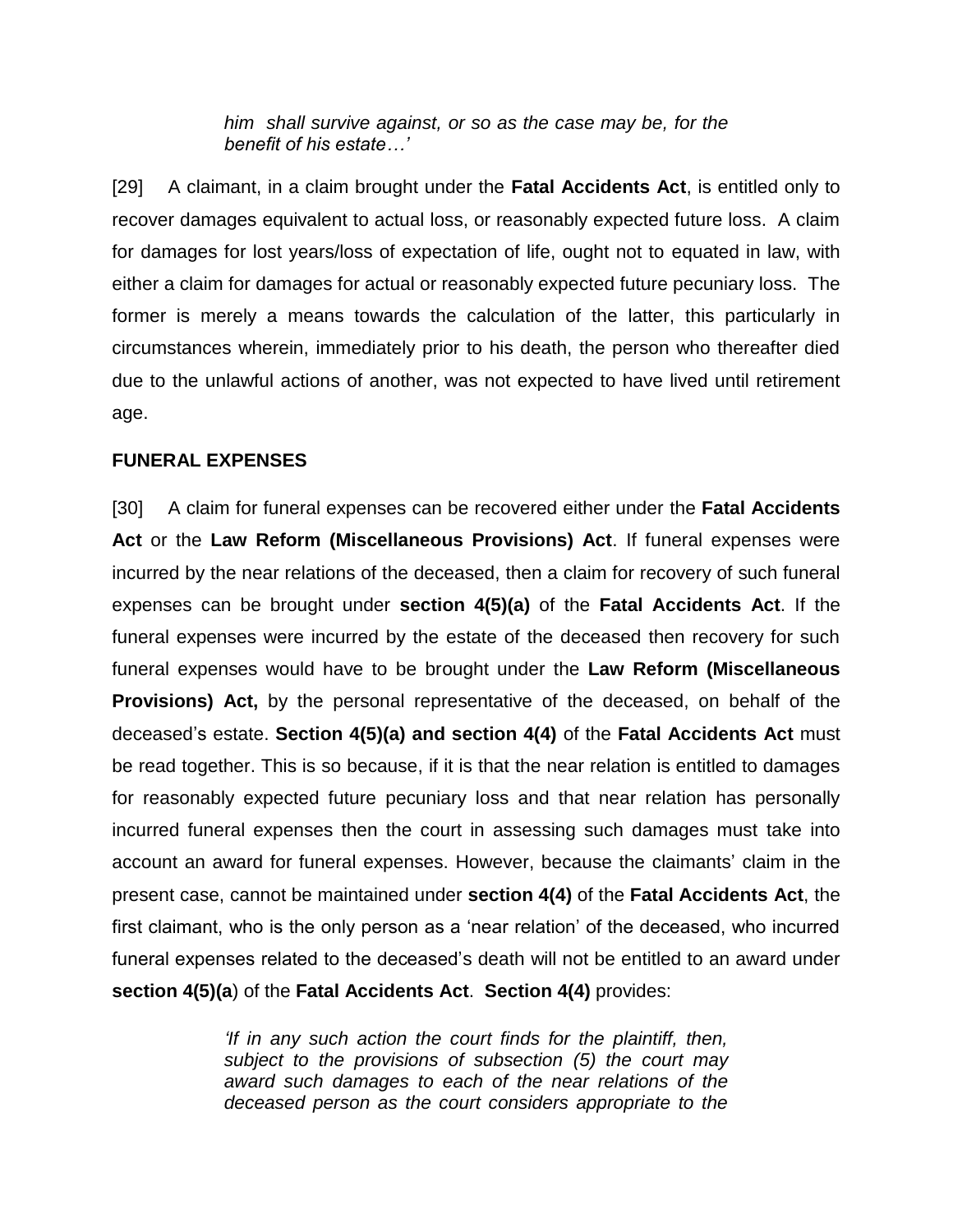*actual or reasonably expected pecuniary loss caused to him or her by reason of the death of the deceased person and the amount so recovered (after deducting the costs not recovered from the defendant) shall be divided accordingly among the near relations.'*

### [31] **Section 4(5)(a)** provides:

*'In the assessment of damage under subsection (4) the court-*

*may take into account the funeral expenses in respect of the deceased person, if such expenses have been incurred by the near relations of the deceased person.'*

This court agrees with the submission which was made to it by defence counsel, in that regard. To put it simply, one cannot recover as a 'near relation' of the deceased, for funeral expenses incurred in relation to the deceased, unless that 'near relation' is otherwise entitled to recover damages under the **Fatal Accidents Act**, which in turn, depends on whether that 'near relation' was dependent on the deceased at the time of the deceased's death, or could reasonably have been expected to have been dependent on him or her (the deceased), in the future, if the deceased had continued living for a longer period of time.

#### **ISSUE IV:**

[32] The claimants' claim never proceeded to trial. The case was disposed of on a preliminary point which was raised by the defendants' counsel. The defendant's counsel in her submission submitted that the claimants do not have *locus standi* to bring the claim under the **Fatal Accidents Act**. In essence, what the defendants submitted was that the claimants were not dependants of the deceased and as such the claim as pleaded cannot be maintained. This court took that point made by the claimant and decided at a preliminary stage of the proceedings that the claimants were in fact not dependants of the deceased and as such their claim had no realistic prospect of success. The court in making such a decision summarily decided the case and entered judgment for the defendants. **Rule 39.9 of the Civil Procedure Rules, 2002, (CPR**),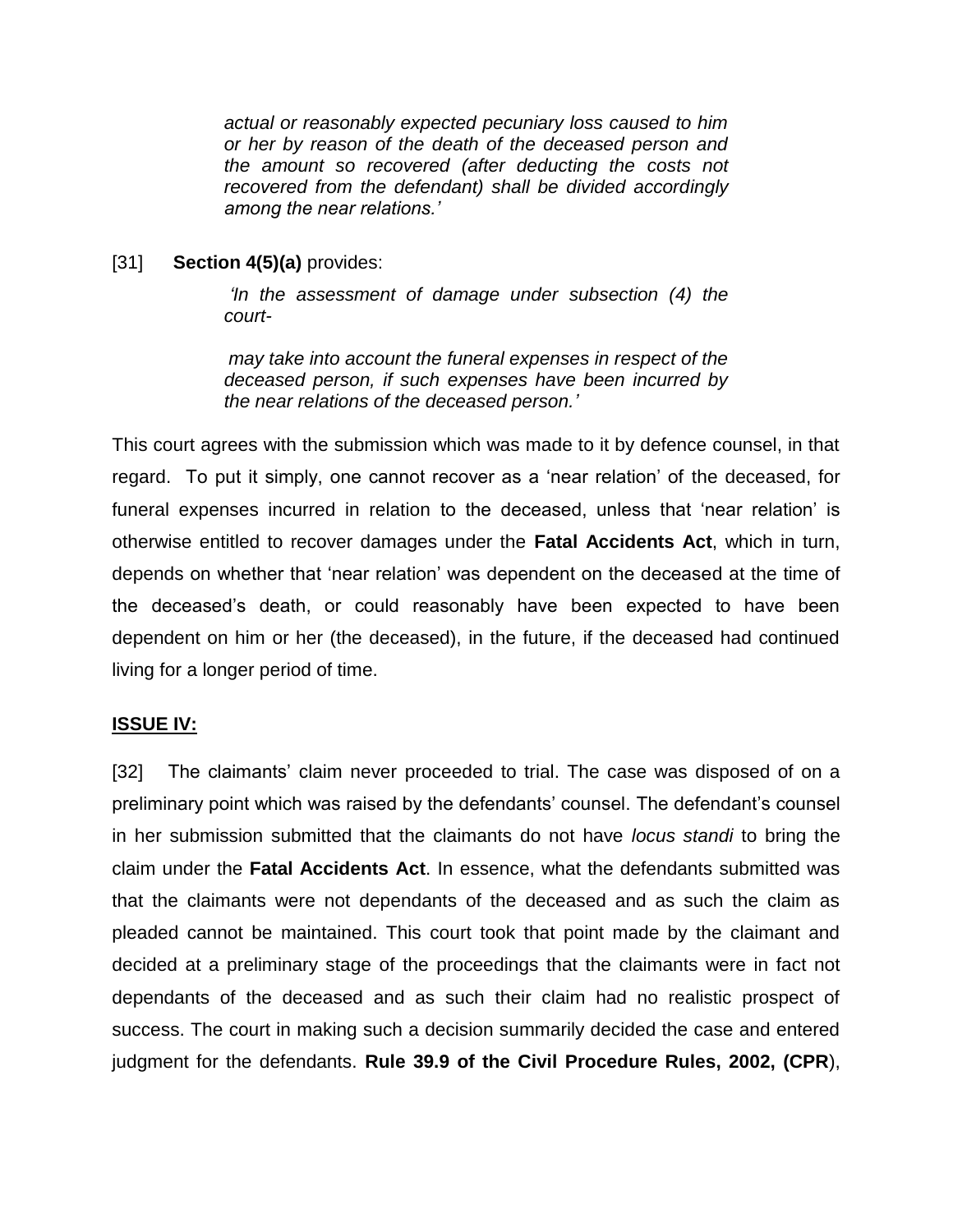gives this court the power to dismiss a claim after a decision is made on a preliminary issue. **Rule 39.9** provides:

> *"Where the court considers that a decision made on an issue substantially disposes of the claim or makes a trial unnecessary, it may dismiss the claim or give other such judgment or make such other order as may be just."*

[33] In order to dispose of this case on such preliminary point, the court did in fact pursuant to **rule 26.2 of the CPR**, allowed the parties to this claim to make representation in relation to the issue raised by the defendants above. **Rule 26. 2** provides:

> *2.6.2 (1) Except where a rule or other enactment provides otherwise, the court may exercise its powers on an application or of its own initiative.*

> *(2) Where the court proposes to make an order of its own initiative it must give any party likely to be affected a reasonable opportunity to make representations.*

> *(3) Such opportunity may be to make representations orally, in writing, telephonically or by such other means the court considers reasonable.*

- *(4) Where the court proposes-*
	- *(a) to make an order on its own initiative; and*
	- *(b) to hold a hearing to decide whether to do so,*

*The registry must give each party likely to be affected by the order at least 7 days notice of the date, time and place of the hearing.*

[34] This court had given two days' notice to the parties when they had appeared before the court on the first day of trial, of the court's intention to hold a hearing pursuant to **rule 39.9 of the Civil Procedure Rules (hereinafter referred to as 'the CPR')** in order to assist the court in determining whether the claim should or should not proceed to trial as being a claim which either or has, or does not have, any realistic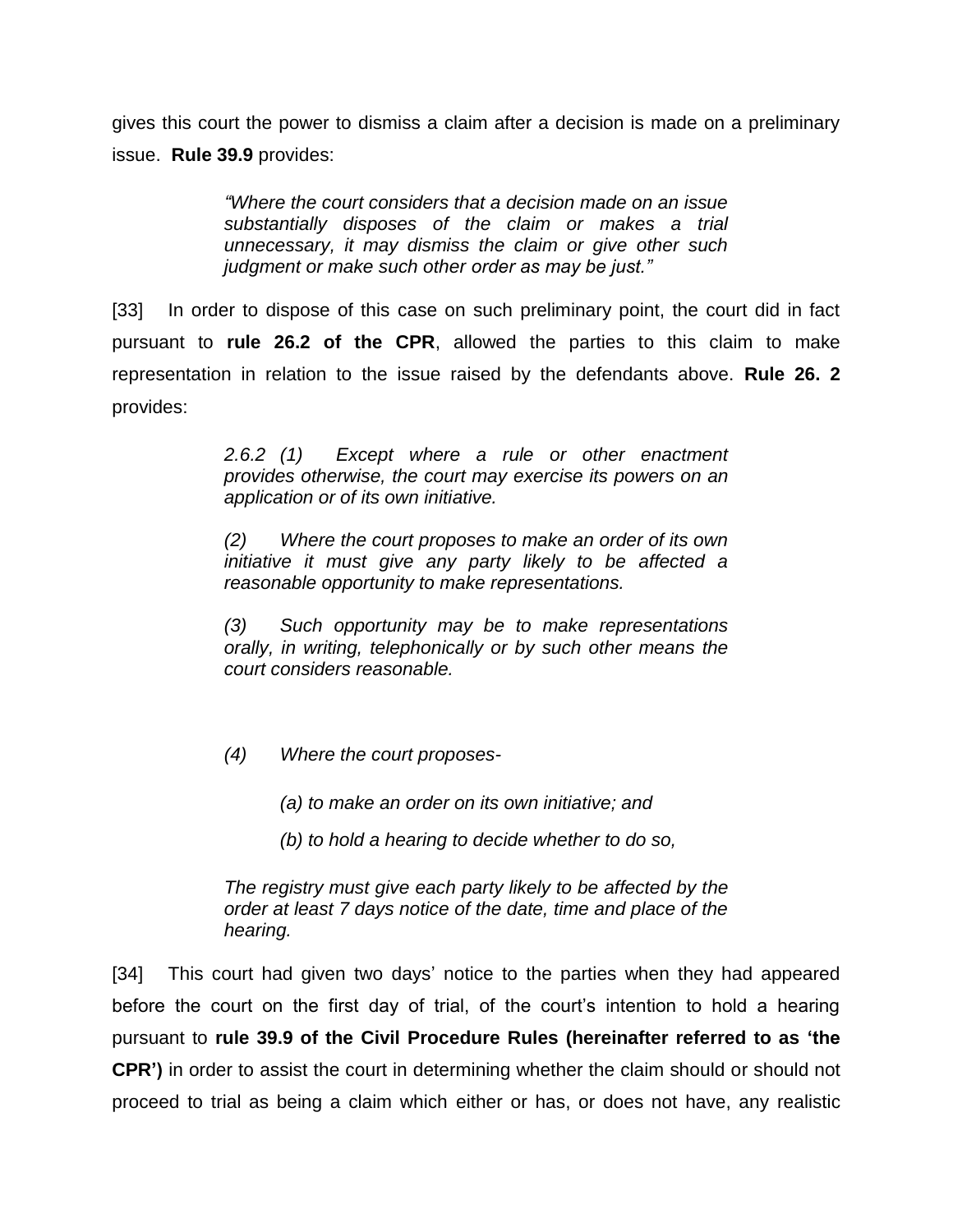prospect of success. Thus, an oral hearing was held on a date which was scheduled to have been the third day of trial and counsel for claimants and defendants made both oral and written representations to the court. It is to be noted that two days notice instead of the seven was given to the parties to make representation. **Rule 26.1(2) (c**) gives the court the discretion to shorten the time for compliance with any rule under the **CPR**. **Rule 26.1(2) (c)** provides that the court may:

> *'Extend or shorten the time for compliance with any rule, practice direction, order or direction of the court even if the application for an extension is made after the time for compliance has passed.'*

[35] The parties to the claim did not object to the short notice given but instead complied with the orders given by this court.

[36] Also, r**ule 15.1** gives the court the discretion to dispose of a claim without trial. **Rule 15.1** provides:

> *'This part sets out a procedure by which the court may decide a claim or a particular issue without trial.'*

[37] This was what the court had done in keeping with the **rules of the CPR** and considering the overriding objective so as to save the parties' time and costs. As was alluded to earlier, the claimants' case had no realistic prospect of success and as such the court disposed of this claim at a preliminary stage of the proceedings. **Rule 15.2(a) of the CPR** provides:

- *15.2 'The court may give summary judgment on the claim or on a particular issue if it considers that-*
	- *(a) The claimant has no realistic prospect of succeeding on the claim or issue.'*

[38] The court in considering whether the claimants' claim had any realistic prospect of success, did not conduct anything resembling a mini-trial. In **Eureka Medical Limited v Life of Jamaica Ltd** [2005] Supreme Court of Jamaica No HCV 1268/2003 (unrep), Mangatal J. in that judgment, stated that summary judgment is really designed to deal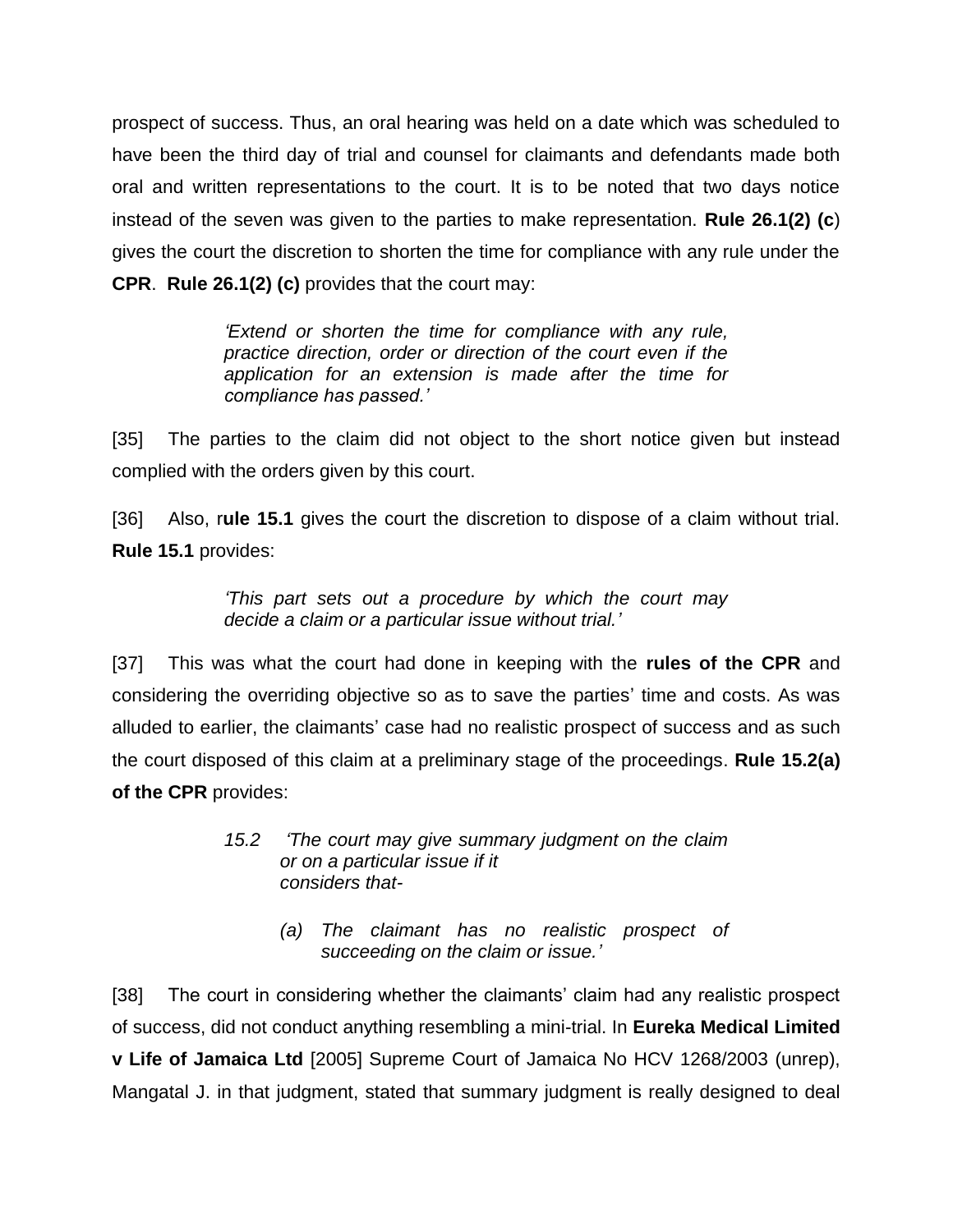with cases that do not merit trial at all and as such a mini-trial should not be conducted. In **Swain v Hillman** [2001] 1 ALL ER 91, Lord Woolf, M.R. said that the test to applied in summary judgment cases is a real prospect of success as opposed to a fanciful prospect of success.

[39] In deciding whether the claimants' claim had any real prospect of success, what this court had done was firstly, assessed each claimant's claim separately, since they are separate claims, although joined in one claim. Next, this court applied the legal principle that a claim or defence may be fanciful where it is entirely without substance, or where it is clear beyond question that the statement of case is contradicted by all the documents or other material on which it is based: See **Three Rivers District v Bank of England (No.3)** [2003] 2 AC 1. This court has also taken into account the filed witness statements of the respective parties to the claim and has considered the issue as to whether the case is capable of being supplemented by evidence at trial. Thus, in **ED & F Man Liquid Products Ltd. v Patel** [2003] CPLR 384, a defence which, on its particulars, appeared to have had a real prospect of success, was destroyed by clear written admissions made by the defendant. As such, in that case, summary judgment was properly awarded against the defendant, by the court. In **United Bank Ltd v Asif**, [2000] LTL 11/2/00/ (CA), the court considered the defence put forward and decided it was fanciful and no more than a sham, and so, summary judgment was entered. As a point to note, the principles in the above cases will apply mutatis mutandis, whether or not the court is considering whether it is a claim or defence, which has a realistic prospect of success. In applying those principles above, this court has come to the conclusion that the claimants' claim has no realistic prospect of success and summary judgment should be entered in favour of the defendants to this claim.

#### **CONCLUSION**

- i. The claimants are not dependants as they were not dependent on Demory Brown before or at the time of death and so their claim under the **Fatal Accidents Act** cannot be maintained.
- ii. That neither claimants would be able to establish at trial, by means of the evidence which it is expected that they will lead on their behalf at trial, that they are entitled to damages for any actual or reasonably expected future